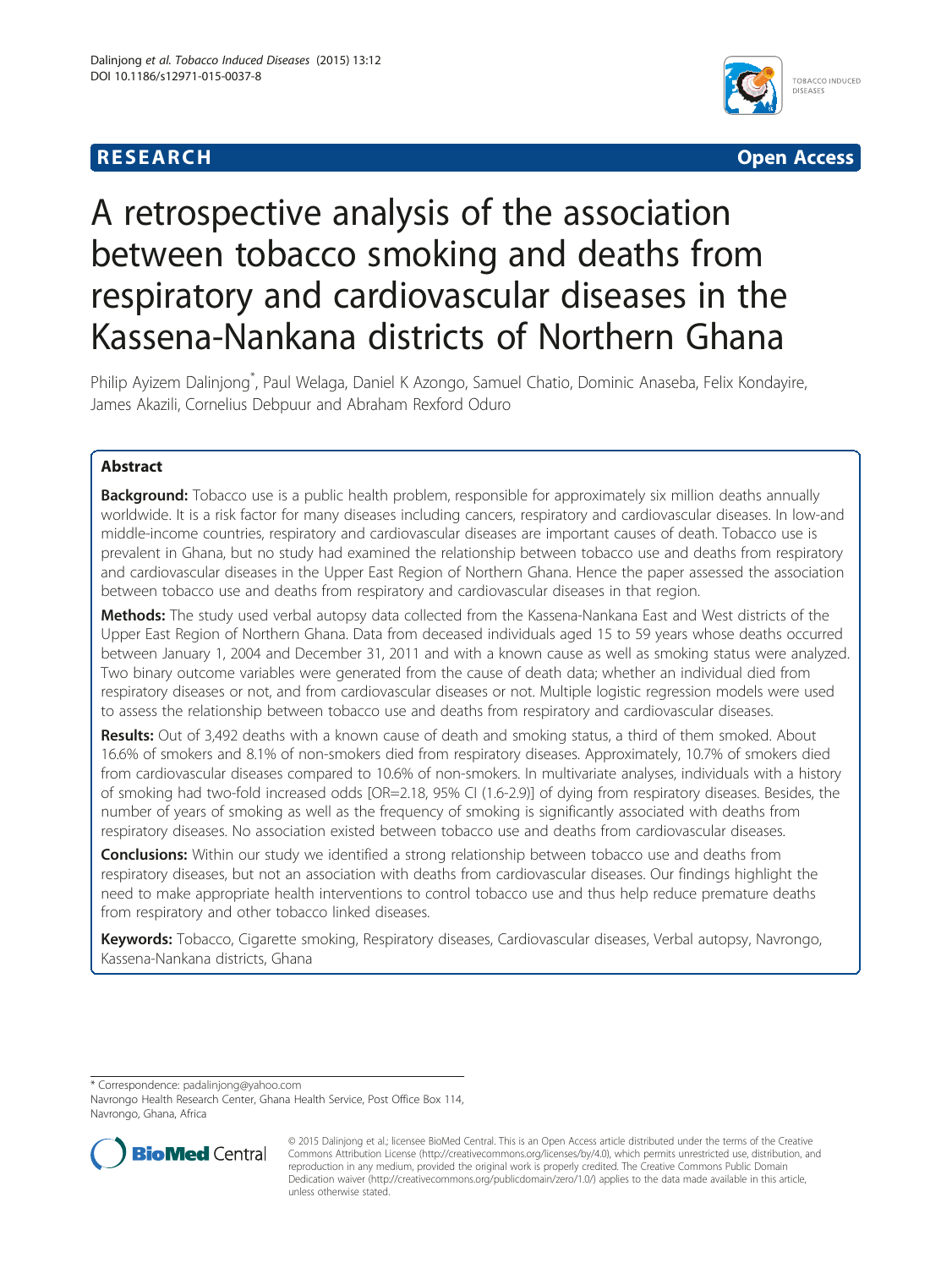## Introduction

Tobacco use is increasingly a public health problem. Globally, an estimated 6 million people died in 2011 due to smoking [\[1](#page-7-0)[,2](#page-8-0)]. It is further projected to kill 50% more people by 2015 than the disease HIV/AIDS [\[3](#page-8-0)] and these estimates are expected to rise to 8 million by 2030 if the trend is left unchecked [\[1](#page-7-0)]. The burden of tobacco use is gradually shifting from high to low- and middle-income countries [[4](#page-8-0),[5](#page-8-0)], since the multi-national companies involved in the tobacco industry intend making up for the losses in the advanced countries [\[2,6,7\]](#page-8-0). Following this, deaths attributed to tobacco use are expected to reduce by 9% between 2002 and 2030 in the developed countries, but estimated to double from 3.4 million to 6.8 million annually in low- and middle-income countries [\[3](#page-8-0)].

Tobacco use is one of the major risk factors for noncommunicable diseases [[3,8-11](#page-8-0)] some of which include cardiovascular and respiratory diseases, cancers, etc. Globally, cancer, cardiovascular and chronic respiratory diseases are gauged to be the leading causes of deaths by 2015 [\[3](#page-8-0)].

In the context of low-and middle-income countries, cardiovascular diseases are important causes of deaths [\[12](#page-8-0)]. According to the WHO, over 80% of the global deaths from cardiovascular diseases occur in low- and middle-income countries, disproportionally affecting the poorest in these settings [\[13](#page-8-0)]. A verbal autopsy approach in Vietnam demonstrated that cardiovascular diseases were the leading cause of death in 1999 [[14](#page-8-0)]. Respiratory diseases are also noted to have caused a devastating effect in Africa [[15](#page-8-0)]. Indeed, tobacco users in Africa are expected to die 20 to 25 years earlier from various cancers, respiratory diseases, as well as cardiovascular diseases [[16](#page-8-0)].

Tobacco use is prevalent in Ghana. The common forms of usage include not only cigarette smoking, but also pipe smoking, chewing, sniffing and oral or nasal use [\[17](#page-8-0)]. Until recently, there were no studies showing tobacco prevalence for the whole country Ghana [\[18\]](#page-8-0), most prevalence studies were conducted in the southern urban areas. However, a recent study using data from the 2008 Ghana Demographic and Health Survey found the prevalence of cigarette smoking and other tobacco products to be 7.9% for men and 0.4% for women [\[18\]](#page-8-0). As it is in other countries, the evidence demonstrated that tobacco use in Ghana is high among men, rural residents, the poor and those with no formal education [[7](#page-8-0),[18,19\]](#page-8-0).

Geographically, the three regions of Northern Ghana which are considered the poorest, lead in the prevalence rates for cigarette and other tobacco products usage; 31.2% for Upper East Region, 22.5% for Northern Region, and 7.9% for Upper West Region [[19](#page-8-0)]. Despite this high prevalence, no study has documented the relationship between tobacco use and deaths from respiratory and cardiovascular diseases in Northern Ghana, especially the Upper East Region which had the highest prevalence rate. This paper used verbal autopsy data to explore the relationship between tobacco use and deaths from respiratory and cardiovascular diseases among adults aged 15 to 59 years in the Kassena-Nankana East and West districts of the Upper East Region of Northern Ghana.

Verbal autopsy data is used against the background that certification of deaths in Africa is uncommon. According to Adjuik et al., the registration of deaths in Africa is less than 10% compared to the situation in Europe which is almost 100% [\[20\]](#page-8-0). Besides, access to health care services is limited and most deaths take place outside health facilities, and thus very challenging to ascertain the cause of death for each individual. But certification of deaths assist to understand the key causes of death in order to take appropriate policy action or implement interventions directed to specific causes. Verbal autopsy is an innovative way of understanding the causes of deaths in the absence of official certification. It is an interview tool that is used in various places and settings to collect data on causes of death [\[21](#page-8-0)], especially in settings with poor vital statistics and weak health systems. This paper contributes to our understanding of the relationship between smoking and dying from respiratory and cardiovascular diseases in the study area and other similar settings. This is essential for the development of effective and efficient health policies on tobacco use and the evaluation of existing programs and policies. It will also provide justification for spending on policies on tobacco use by the Government of Ghana.

## **Methods**

## Study design and setting

The study was cross sectional and carried out in the Kassena-Nankana East and West districts (previously the Kassena-Nankana districts) of the Upper East Region of Northern Ghana. There are approximately 153, 293 residents in the two districts [[22](#page-8-0)]. The districts have a total land area of 1,674 square kilometers and mainly covered by the Sahel and Sudan-Savannah types of vegetation. Topographically, the land area is low-lying with an average height of 1,000 meters above sea level. Average rainfall per annum is 950 mm. In all, there are 216 communities in the districts, of which majority are rural, with only 13% of the population living in urban areas. The main economic activity for the people is agriculture (70%). The districtsare considered among the poorest in Ghana, due to their reliance on subsistence agriculture.

Existing health facilities include 6 health centres, a district hospital, 27 community-based health and planning services (CHPS) compounds, 2 faith-based health facilities and 3 private clinics. In 2007, the doctor-patient ratio was 1:31927 [[23\]](#page-8-0). Malaria, respiratory infections, skin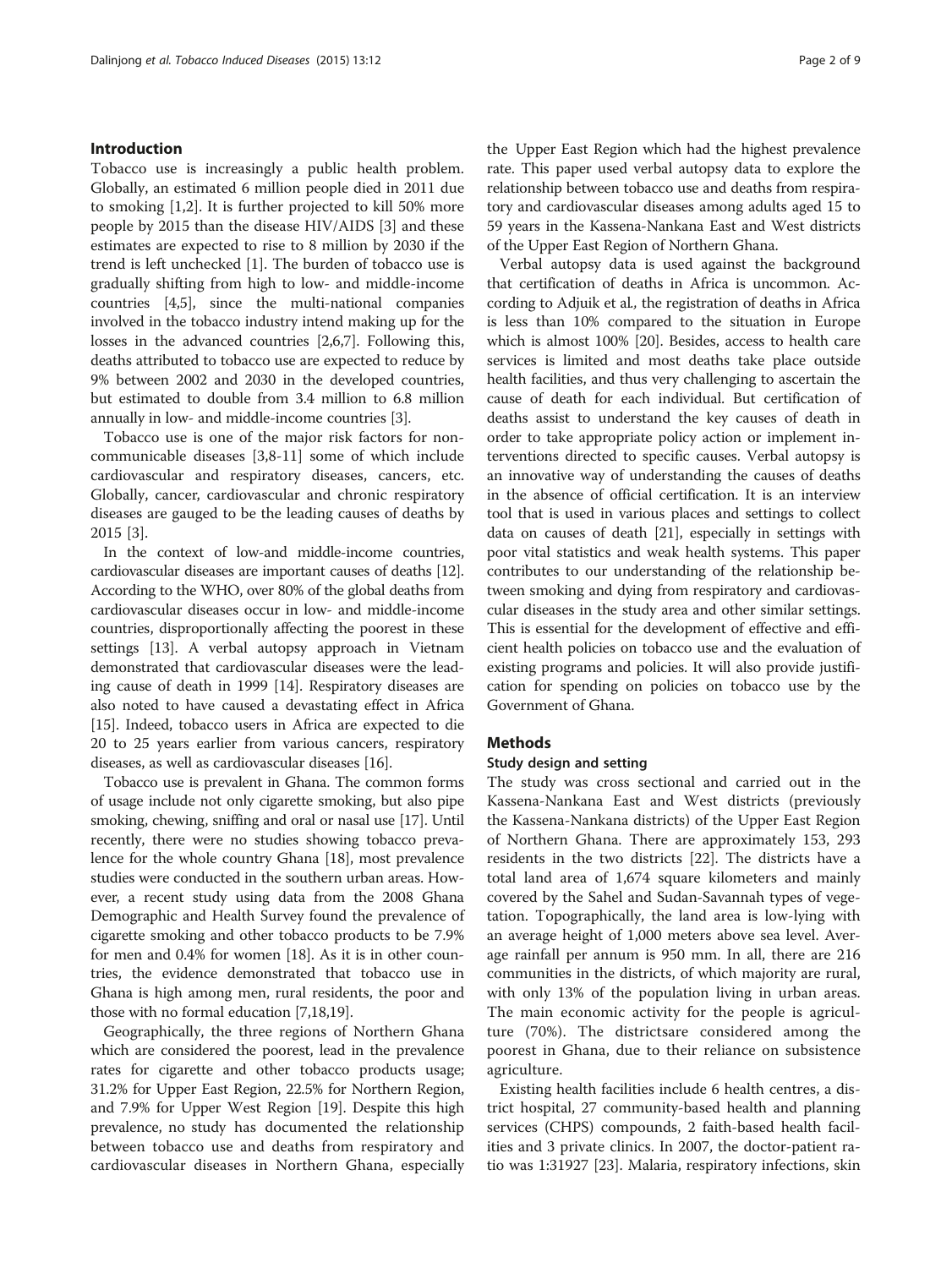and diarrheal diseases were the four leading causes of death for the year 2008 [\[23\]](#page-8-0).

## Data

The study used verbal autopsy data to determine the association between tobacco use and deaths from respiratory and cardiovascular diseases. The verbal autopsy data was collected by the Navrongo Health Research Centre through the Health and Demographic Surveillance System (HDSS). The HDSS is a community registration system that collects and updates longitudinal data on births, deaths, pregnancies, marriages and migrations every four months. The HDSS also conducts verbal autopsy for all deaths registered in the surveillance system [\[22,24\]](#page-8-0). In 2003, the verbal autopsy tool was modified to collect additional information on the lifestyle of all deceased individuals including their drinking and smoking patterns. The verbal autopsy instrument has both open-and close-ended questions that document information on the signs, symptoms, lifestyle (smoking and drinking patterns) and circumstances leading to death [\[25,26](#page-8-0)]. The tool includes a section for verbatim narrations of the circumstances leading to death. The data is usually collected through interviews with close relatives of the deceased using the verbal autopsy instrument. To minimize recall bias by respondents, the interviews are conducted on average 3 months after a death has occurred. Experienced field supervisors are used to carry out the interviews.

Upon completion of the verbal autopsy questionnaire forms, the next stage involved the assignment of possible cause of death by physicians. Three physicians independently review each verbal autopsy questionnaire form and assign an underlying cause of death corresponding to the 3-digit code of the international statistical classification of diseases and health-related problems [[27\]](#page-8-0). If at least two agree on the underlying cause of death, a diagnosis was established. Where there was disagreement among all three, the form was submitted to two additional physicians for review. Where there was verbal autopsy information but no underlying cause of death could be agreed on, the case was declared undetermined. Where little or no information was available to enable an assignment of cause of death, the diagnosis was declared unknown/ undetermined.

## Measurement of smoking among the deceased

In measuring the smoking status of the deceased, questions are asked a close relative who provided care for the deceased prior to death, whether the deceased ever used or smoked tobacco during his/her life time. If the response is "yes", then further questions are asked on the duration of smoking/use of tobacco, frequency, quantity of cigarette smoked/tobacco used, and type of cigarette/ tobacco consumed.

#### Variables

The main exposure variable for the analysis was the smoking status of the deceased prior to death. On the other hand, the outcome variables for the study were respiratory and cardiovascular diseases. First we determined whether an individual died from respiratory disease or not. If an individual died from respiratory disease, it was categorized as 1, and 0 if otherwise. For this analysis, we classified the following diseases under the category of respiratory diseases; chronic obstructive lung disease, tuberculosis, asthma, acute respiratory infections (including pneumonia and influenza), and other respiratory system illness (including empyema, fistula etc.). The second outcome variable was whether an individual died from cardiovascular disease or not, (1, if the death was associated with cardiovascular disease, and 0 if otherwise). The following diseases were also classified as cardiovascular diseases; hypertensive heart disease, ischemic heart disease, cerebrovascular disease and all other cardiovascular diseases. Other diseases not related to either respiratory or cardiovascular diseases were categorized as "other".

## Data analysis

The analysis was done using STATA 11.2 [\[28](#page-8-0)]. All deaths aged 15–59 years and occurring between January 1, 2004 and December 31, 2011 were analyzed. Individuals were more likely to initiate smoking at age 15 and thus the reason for using the age group 15 years and above. Besides, the age range 15–59 years was considered the productive age group. Therefore deaths occurring between that age group imply a greater loss of life expectancy, having a substantial impact on society. Overall 4,294 adult deaths occurred in the specified period. Figure [1](#page-3-0) shows the distribution of deaths for the period.

Separate multiple logistic regression models were utilized to assess the relationship between tobacco use and dying from respiratory diseases, and again between tobacco use and dying from cardiovascular diseases. Adjusted odds ratios (OR) with 95% confidence intervals (CIs) were calculated. Reference categories were defined as those usually associated with the lowest risk of dying from respiratory or cardiovascular diseases. Potential confounding variables controlled for were age, sex, place of residence and socio-economic status using wealth index generated from household assets using principal component analysis (PCA). The potential confounding variables were arrived at based on their association with tobacco use and dying from respiratory or cardiovascular diseases from previous studies. Besides, socio-economic status was classified as poorest, poorer, poor, less poor, and least poor. Assets used for the socio-economic computation included both large (for example, land and car ownership) and small household items comprising of radio sets, electric fans, etc.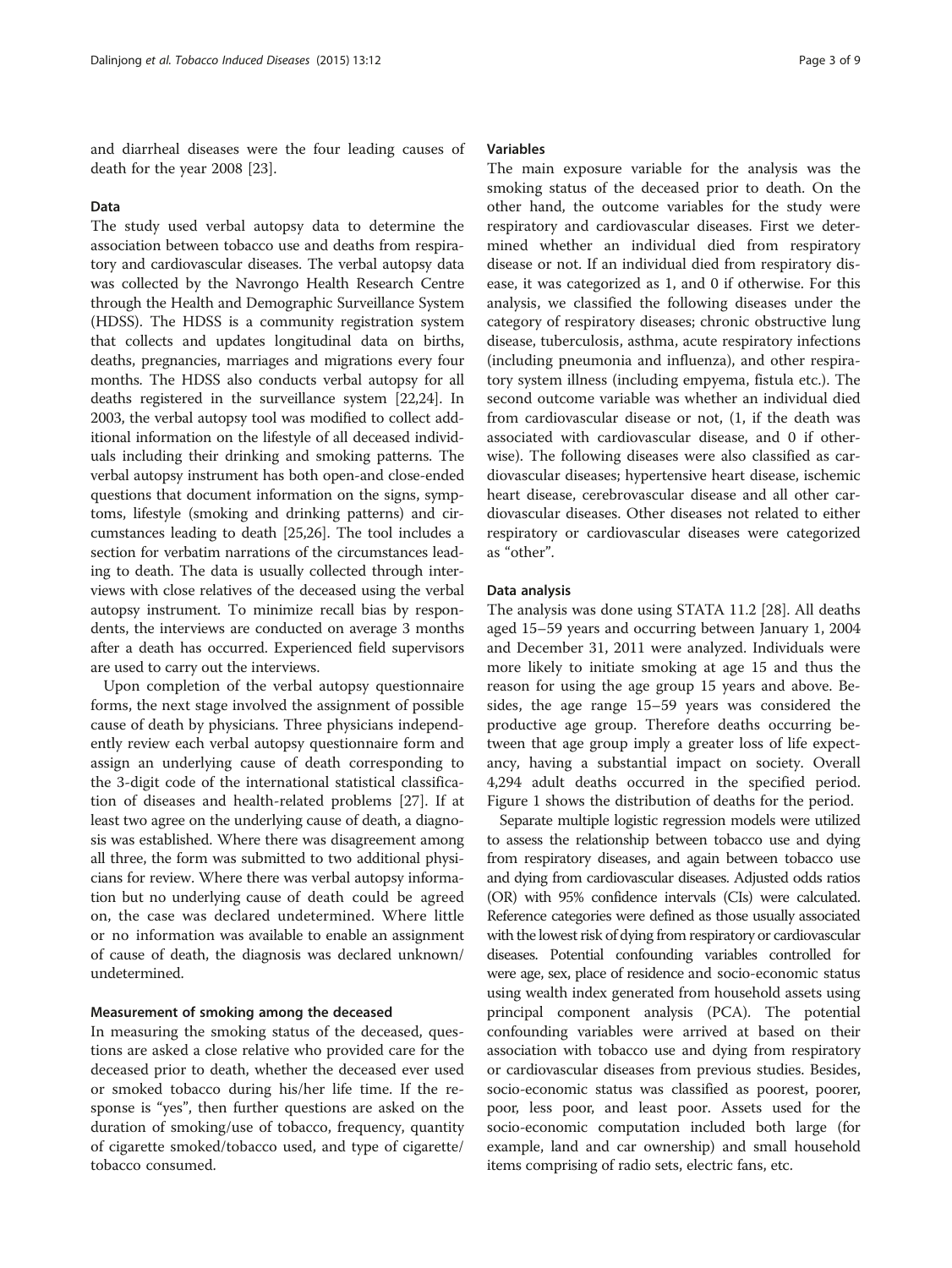<span id="page-3-0"></span>

## Ethics approval

Verbal consent was obtained from household heads or any other senior member of the household before carrying out each update for the health and demographic surveillance system. The update for household members was done every four months which includes the collection of the verbal autopsy data. This consent process had been approved by the Institutional Review Board (IRB) of the Navrongo Health Research Centre.

## Results

## Background characteristics of deaths from respiratory and cardiovascular diseases

Table [1](#page-4-0) describes the percentage distribution of the background characteristics of the deaths. Among the deaths with a known smoking status (3,492), approximately 31.7% (1,106) of them were reported to be tobacco smokers preceding their death. About 16.6% of tobacco smokers and 8.1% of non-smokers died from respiratory diseases. Among the smokers, 10.7% died from cardiovascular diseases compared to 10.6% of non-smokers. About 50.8% of men and 2.2% of women were tobacco smokers. Around 12.3% of men and 8.5% of women died from respiratory diseases. There was no marked difference in cardiovascular deaths by sex with 10.4% of men and 11.1% of women

dying from cardiovascular diseases. The median age of the deceased was 45 years (IQR: 35–53).

## Association between tobacco use and deaths from respiratory diseases

Table [2](#page-5-0) shows the relationship between smoking and dying from respiratory diseases. Individuals who smoked were associated with more than two-fold increased odds of dying from respiratory diseases, in bivariate  $[OR = 2.31]$ , 95% CI  $(1.9-2.9)$ ] and multivariate analysis  $[OR = 2.18,$ 95% CI (1.6-2.9)]. Likewise, the bivariate analysis indicated that, being older than 30 years, male sex, living in a rural area and a lower socio-economic status was associated with increased odds of dying from respiratory diseases. However, after adjustment for other confounding variables, it was only age that remained significant. Individuals in the age group 50–59 had nearly two-fold increased odds  $[OR = 1.99]$ , 95% CI (1.3-3.0)] of dying from respiratory diseases. There was no significant association between educational achievement and dying from respiratory diseases.

## Association between tobacco use and deaths from cardiovascular diseases

Table [3](#page-6-0) demonstrates the association between tobacco use and deaths from cardiovascular diseases. From the Table [3](#page-6-0), there was no statistical significance for tobacco use and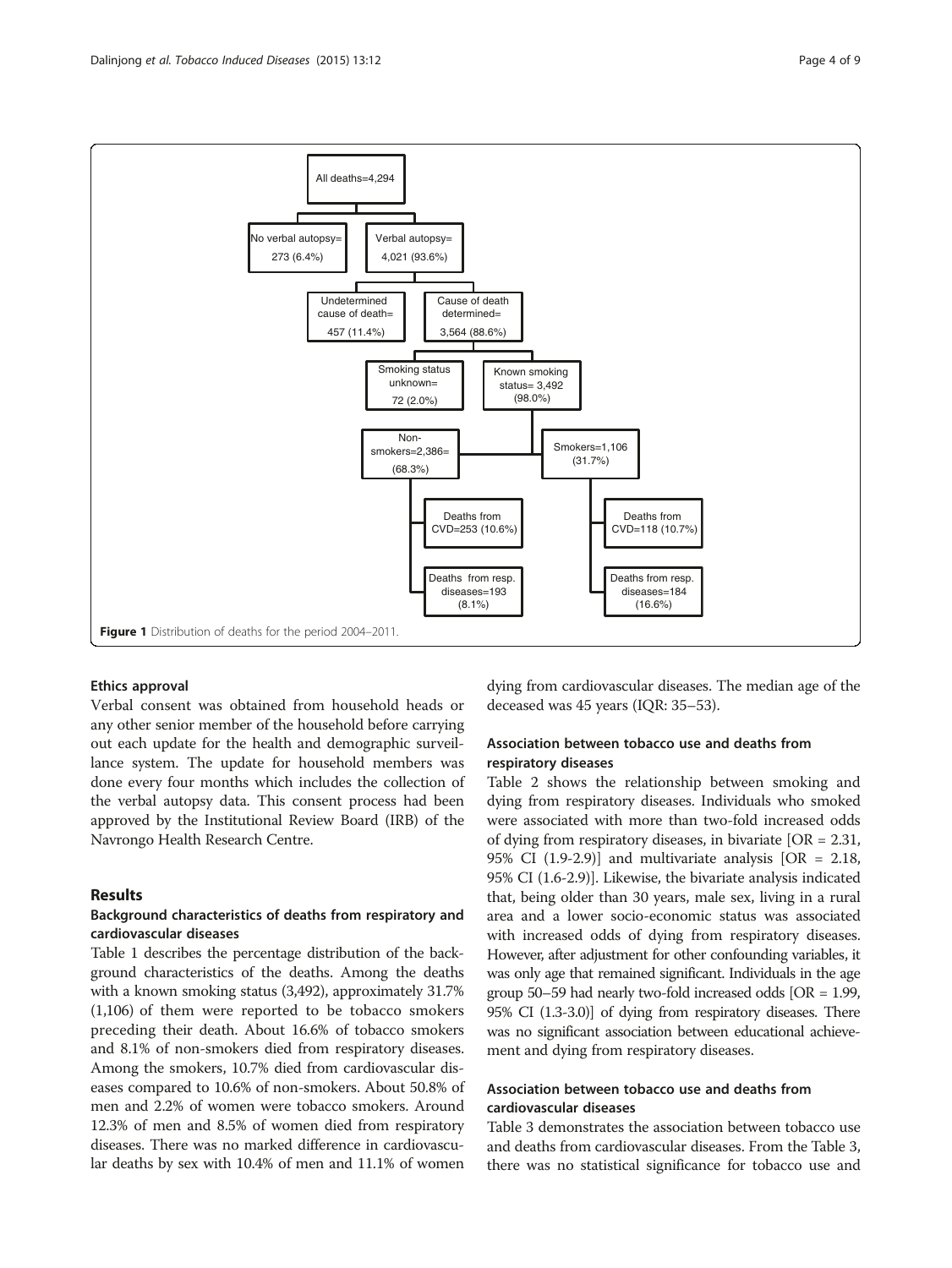<span id="page-4-0"></span>

| Table 1 Percentage distribution of background  |
|------------------------------------------------|
| characteristics of deaths from respiratory and |
| cardiovascular diseases                        |

| Variable                    | Number       | Respiratory | Cardiovascular |  |
|-----------------------------|--------------|-------------|----------------|--|
|                             | (%)          | diseases    | diseases       |  |
|                             | N=3,492      | n (%)       | n (%)          |  |
| <b>Smoking status</b>       |              |             |                |  |
| Smokers                     | 1,106 (31.7) | 184 (16.6)  | 118 (10.7)     |  |
| Non-smokers                 | 2,386 (68.3) | 193 (8.1)   | 253 (10.6)     |  |
| Age group                   |              |             |                |  |
| 15-29                       | 560 (16.0)   | 33 (5.9)    | 19 (3.4)       |  |
| 30-49                       | 1,604 (45.9) | 160 (10.0)  | 137 (8.5)      |  |
| 50-59                       | 1,328 (38.0) | 184 (13.9)  | 215 (16.2)     |  |
| Sex                         |              |             |                |  |
| Female                      | 1,367 (39.2) | 116 (8.5)   | 151 (11.1)     |  |
| Male                        | 2,125 (60.9) | 261 (12.3)  | 220 (10.4)     |  |
| <b>Education</b>            |              |             |                |  |
| No education                | 1,584 (45.4) | 175 (11.1)  | 194 (12.3)     |  |
| Primary/JSS                 | 1,336 (38.3) | 150 (11.2)  | 108(8.1)       |  |
| Secondary/tertiary          | 391 (11.2)   | 30(7.7)     | 51 (13.0)      |  |
| Missing                     | 180(5.2)     | 22 (12.2)   | 18 (10.0)      |  |
| <b>Place of residence</b>   |              |             |                |  |
| Rural                       | 2,970 (85.1) | 340 (11.5)  | 302 (10.2)     |  |
| Urban                       | 522 (15.90)  | 37 (7.1)    | 69 (13.2)      |  |
| Socio-economic status       |              |             |                |  |
| Poorest                     | 751 (21.6)   | 85 (11.3)   | 77 (10.2)      |  |
| Poorer                      | 729 (21.0)   | 87 (11.9)   | 71 (9.7)       |  |
| Poor                        | 749 (21.6)   | 100 (13.4)  | 69 (9.2)       |  |
| Less poor                   | 763 (22.0)   | 70 (9.2)    | 83 (10.9)      |  |
| Least poor                  | 483 (13.9)   | 4 (7.0)     | 69 (14.3)      |  |
| <b>Frequency of smoking</b> |              |             |                |  |
| Chain or hourly smoking     | 177(5.1)     | 37 (20.9)   | 17 (9.6)       |  |
| Daily smoking               | 858 (24.6)   | 138 (16.1)  | 90 (10.5)      |  |
| Occasional smoking          | 71 (2.0)     | 9 (12.7)    | 11 (15.5)      |  |
| No smoking                  | 2,386 (68.3) | 193 (8.1)   | 253 (10.6)     |  |
| Duration of smoking         |              |             |                |  |
| 1-5 years                   | 531 (15.2)   | 81 (15.3)   | 62 (11.7)      |  |
| 6-15 years                  | 73 (2.1)     | 11(15.1)    | 8(11.0)        |  |
| >15 years                   | 502 (14.4)   | 92 (18.3)   | 48 (9.6)       |  |
| Non-smokers                 | 2,386 (68.3) | 193 (8.1)   | 253 (10.6)     |  |
| Total                       | 3,492        | 377 (10.8)  | 371 (10.6)     |  |

deaths from cardiovascular diseases. But in multivariate analysis, being older than 30 years and living in an urban setting was associated with increased odds of dying from cardiovascular diseases. For instance, the age group 50–59 years had over five-fold increased odds [OR = 5.51, 95% CI (3.1-9.2)] of dying from cardiovascular diseases compared to the age group 15–29. In addition, urban dwellers had more than one-fold increased odds [OR = 1.44, 95% CI (1.1-1.9)] of dying from cardiovascular diseases compared to rural dwellers.

## Relationship between length, frequency of smoking and dying from respiratory diseases

Individuals who smoked were further classified into groups based on the frequency of smoking and the duration of smoking. Table [4](#page-6-0) describes the relationship between frequency of smoking and dying from respiratory diseases, and between duration of smoking and dying from respiratory diseases. This has been examined in two separate regression models. The odds of dying from respiratory diseases increases based on the frequency of smoking. For example, the multivariate analysis showed that chain/hourly smokers had nearly three-fold increased odds [OR = 2.97, 95% CI (1.9-4.6)] of dying from respiratory diseases compared to non-smokers. Those who smoked daily had double the odds of dying from respiratory diseases compared to non-smokers. Occasional smokers were also more likely to die from respiratory diseases compared to non-smokers, but this was not statistically significant.

In addition, the number of years of smoking was significantly associated with dying from respiratory diseases. The odds of dying from respiratory diseases increases with increasing number of years an individual smoked. In the multivariate analysis, for instance, individuals who smoked for over 15 years had over two-fold increased odds  $[OR = 2.32, 95\% \text{ CI } (1.6-3.2)]$  of dying from respiratory diseases compared to non-smokers.

## **Discussion**

This study has illustrated that among the deaths recorded for the period in the study area, 31.7% smoked. This is consistent with the results of a recent study conducted in Ghana. Data from the World Health Organization's (WHO) multi-country study on global aging and adult health (SAGE) was analyzed and it revealed that tobacco prevalence in the Upper East Region (the region for our study), was 31.2% [\[19\]](#page-8-0). The finding might be explained by the fact that rural areas usually have high prevalence rates for tobacco use compared to semi-urban and urban places [[29,30](#page-8-0)]. For example, Chockalingam et al. reported that tobacco use was significantly higher for rural residence (23.7%) compared to semi-urban (20.9%) and urban locations (19.4%) [[31](#page-8-0)].

The study also demonstrated that smokers who died from respiratory and cardiovascular diseases were 16.6% and 10.7% respectively. This correlates with other studies as well. Tobacco linked respiratory diseases were shown to be responsible for about 22.1% of deaths in Canada for the year 1998 [\[32](#page-8-0)]. In the case of cardiovascular diseases, Pérez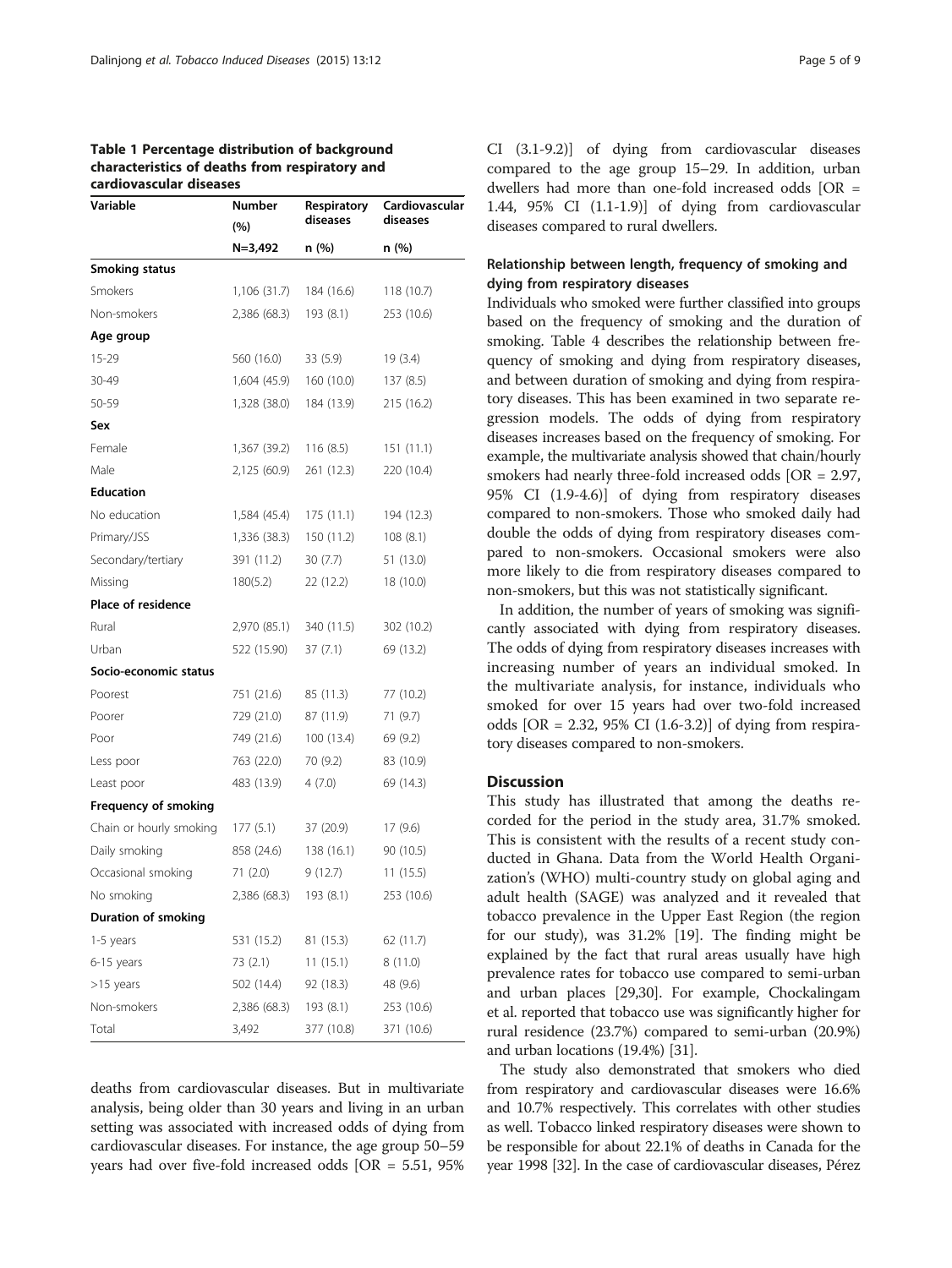| Variable              | Unadjusted       | $P-value^{\overline{*}}$ | *Adjusted       | $P$ -value <sup>#</sup> |
|-----------------------|------------------|--------------------------|-----------------|-------------------------|
|                       | OR (95% CI)      |                          | OR (95% CI)     |                         |
| Smoking status        |                  |                          |                 |                         |
| Smokers               | 2.31 (1.9-2.9)   | < 0.001                  | $2.18(1.6-2.9)$ | < 0.001                 |
| Non-smokers           | $\mathbf{1}$     |                          |                 |                         |
| Age group             |                  |                          |                 |                         |
| 15-29                 | $\overline{1}$   |                          |                 |                         |
| 30-49                 | $1.8(1.2 - 2.7)$ | < 0.001                  | 1.35 (0.8-2.0)  | 0.002                   |
| 50-59                 | 2.63 (1.8-3.9)   |                          | 1.99 (1.3-3.0)  |                         |
| Sex                   |                  |                          |                 |                         |
| Female                | $\overline{1}$   |                          |                 |                         |
| Male                  | $1.51(1.2-1.9)$  | 0.006                    | $0.98(0.7-1.3)$ | 0.904                   |
| Education             |                  |                          |                 |                         |
| No education          | $1.49(0.9-2.2)$  |                          |                 |                         |
| Primary/JSS           | $1.52(1.0-2.3)$  | 0.117                    | <b>NS</b>       | <b>NS</b>               |
| Secondary/tertiary    | 1                |                          |                 |                         |
| Place of residence    |                  |                          |                 |                         |
| Rural                 | $1.64(1.1-2.3)$  | 0.007                    | $1.44(0.9-2.2)$ | 0.081                   |
| Urban                 | $\mathbf{1}$     |                          |                 |                         |
| Socio-economic status |                  |                          |                 |                         |
| Poorest               | $1.61(1.1-2.5)$  |                          | $1.31(0.8-2.1)$ |                         |
| Poorer                | $1.62(1.1-2.5)$  | 0.009                    | $1.26(0.8-2.0)$ | 0.216                   |
| Poor                  | $2.0(1.3-3.0)$   |                          | $1.54(0.9-2.4)$ |                         |
| Less poor             | $1.29(0.8-2.0)$  |                          | $1.08(0.7-1.7)$ |                         |
| Least poor (rich)     | $\mathbf{1}$     |                          | $\mathbf{1}$    |                         |

<span id="page-5-0"></span>Table 2 Association between smoking and dying from respiratory diseases among deceased adults (n=3,492)

# Overall p-value. NS - Not significant in bivariate analysis.

Adjusted for age, sex, place of residence and wealth index in separate models.

Missing categories were not included in the regression models.

et al. reported that deaths from cardiovascular diseases among smokers in 1995 and 2007 respectively, were 52% and 42% in Cuba [[33](#page-8-0)]. However, the proportions reported in their study are far higher than that reported in this paper. According to the authors, their finding put Cuba in the lead globally for deaths attributable to tobacco use.

Besides deaths from respiratory diseases were found to be significantly related to smoking as reported in other studies [\[15,34,35\]](#page-8-0). In the multivariate analysis, smoking was still found to be a significant risk factor for deaths due to respiratory diseases. This is supported by other studies as well. In Bangladesh, for instance, tobacco use was associated with 1.58 increased odds (99% CI 0.9-2.8) of dying from respiratory diseases [\[36\]](#page-8-0). Our findings showed that chained or frequent smokers (people who smoked every hour) had higher chances of dying from respiratory diseases, compared to non-smokers. The results clearly showed a significant dose–response relationship between dying from respiratory diseases and the quantity/ amount of tobacco smoked [[37,38\]](#page-8-0). A similar dose response relationship was observed between the number of years an individual smoked and deaths from respiratory diseases. Thus, the study has demonstrated that tobacco use is a major risk factor for deaths due to respiratory diseases. Therefore tobacco control should be considered a top priority in Ghana.

However, the study could not establish any significant relationship between tobacco use and deaths from cardiovascular diseases. Other studies exist to support our finding. For instance, a prospective study conducted in Bangladesh could not establish any clear association between smoking and deaths from overall cardiovascular diseases [\[38](#page-8-0)]. Again, the Singapore Chinese Health Study among men and women of Chinese ethnicity found no apparent relationship between smoking and deaths from stroke [[39\]](#page-8-0). Contrary to our finding, other studies have found a significant association between smoking and deaths from cardiovascular diseases [[11,40,41\]](#page-8-0). Further research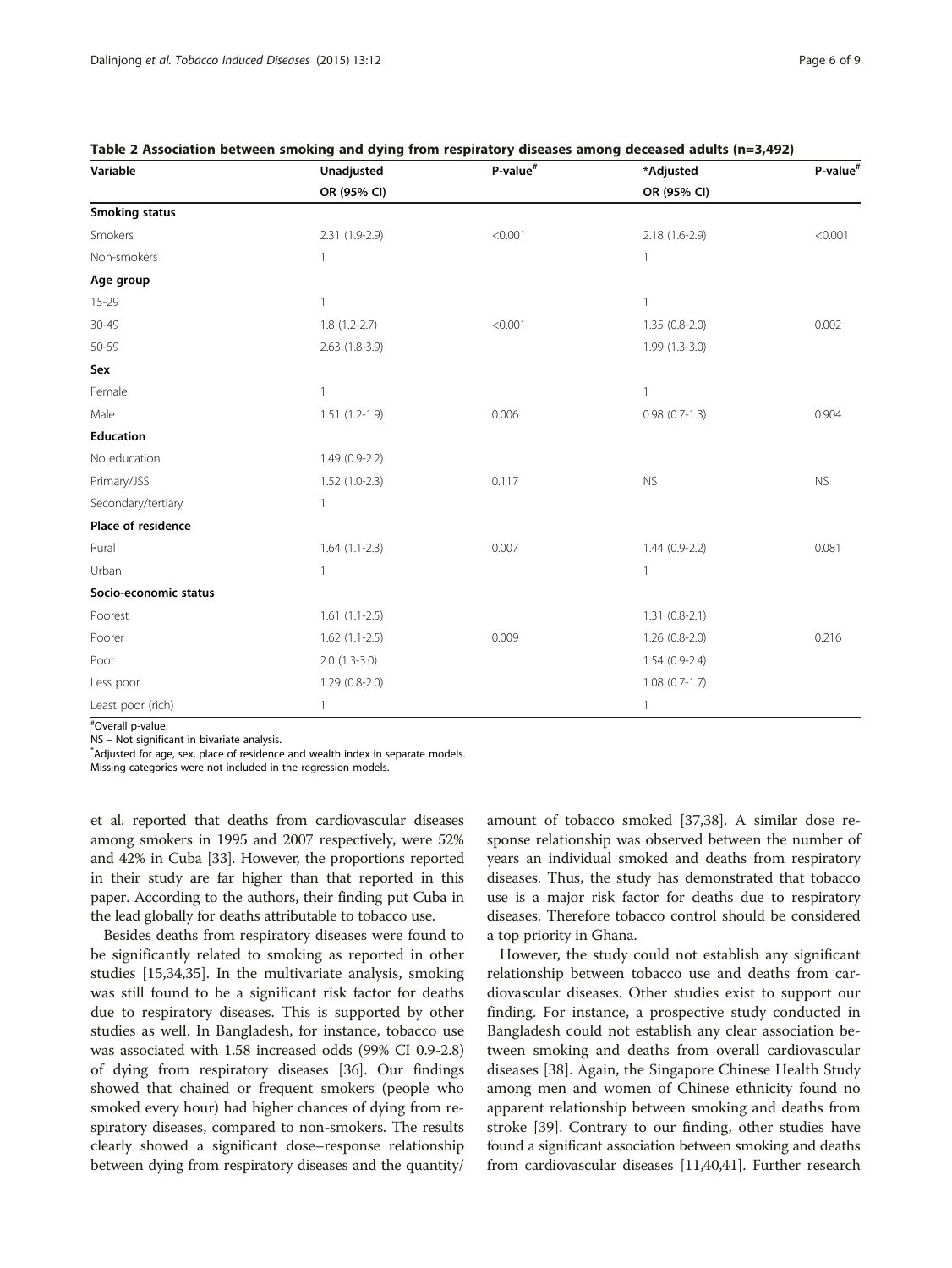| Variable              | Unadjusted       | $P$ -value <sup>#</sup> | *Adjusted       | $P$ -value <sup>#</sup> |
|-----------------------|------------------|-------------------------|-----------------|-------------------------|
|                       | OR (95% CI)      |                         | OR (95% CI)     |                         |
| <b>Smoking status</b> |                  |                         |                 |                         |
| Smokers               | $\mathbf{1}$     |                         | 1               |                         |
| Non-smokers           | $1.02$ (0.8-1.3) | 0.817                   | $1.16(0.9-1.5)$ | 0.246                   |
| Age group             |                  |                         |                 |                         |
| 15-29                 | 1                |                         |                 |                         |
| 30-49                 | $2.58(1.6-4.3)$  | < 0.001                 | 2.59 (1.7-4.9)  | < 0.001                 |
| 50-59                 | 5.45 (3.3-8.9)   |                         | 5.51 (3.1-9.2)  |                         |
| Sex                   |                  |                         |                 |                         |
| Female                | $1.11(0.9-1.4)$  | 0.357                   | <b>NS</b>       | <b>NS</b>               |
| Male                  | 1                |                         |                 |                         |
| Education             |                  |                         |                 |                         |
| No education          | 1.58 (1.2-2.0)   |                         | $1.21(0.9-1.6)$ |                         |
| Primary/JSS           | 1                | 0.004                   |                 | 0.080                   |
| Secondary/tertiary    | $1.70(1.2-2.4)$  |                         | $1.49(1.0-2.2)$ |                         |
| Place of residence    |                  |                         |                 |                         |
| Rural                 | 1                |                         |                 |                         |
| Urban                 | $1.32(0.9-1.8)$  | 0.058                   | $1.44(1.1-1.9)$ | 0.020                   |
| Socio-economic status |                  |                         |                 |                         |
| Poorest               | $1.09(0.8-1.6)$  |                         |                 |                         |
| Poorer                | $1.08(0.8-1.5)$  |                         |                 |                         |
| Poor                  | $\mathbf{1}$     | 0.151                   | <b>NS</b>       | <b>NS</b>               |
| Less poor             | $1.22(0.9-1.7)$  |                         |                 |                         |
| Least poor (rich)     | $1.56(1.1-2.3)$  |                         |                 |                         |

<span id="page-6-0"></span>

| Table 3 Association between smoking and dying from cardiovascular diseases among deceased adults ( $n = 3,492$ ) |  |  |
|------------------------------------------------------------------------------------------------------------------|--|--|
|------------------------------------------------------------------------------------------------------------------|--|--|

# Overall p-value.

NS – Not significant in bivariate analysis.

Adjusted for age, sex, place of residence and wealth index in separate models.

## Table 4 Relative odds of dying from respiratory diseases by frequency and duration of smoking

| Variable             | Unadjusted        | $P-value$ <sup>#</sup> | Adjusted <sup>®</sup> | P-value <sup>#</sup> |
|----------------------|-------------------|------------------------|-----------------------|----------------------|
|                      | OR (95% CI)       |                        | OR (95% CI)           |                      |
| Frequency of smoking |                   |                        |                       |                      |
| Chain/hourly smoking | $3.19(2.2 - 4.7)$ |                        | $2.97(1.9-4.6)$       |                      |
| Daily smoking        | $2.18(1.7-2.8)$   | < 0.001                | $2.06(1.5-2.8)$       | < 0.001              |
| Occasional smoking   | $1.79(0.9-3.7)$   |                        | $1.67(0.8-3.5)$       |                      |
| Non-smokers          |                   |                        |                       |                      |
| Duration of smoking  |                   |                        |                       |                      |
| 1-5 years            | $2.13(1.6-2.8)$   |                        | $2.13(1.5-2.9)$       |                      |
| 6-15 years           | $2.12(1.1-4.1)$   | < 0.001                | $1.87(0.9-3.7)$       | < 0.001              |
| $>15$ years          | $2.54(1.9-3.4)$   |                        | $2.32(1.6-3.2)$       |                      |
| Non-smokers          |                   |                        |                       |                      |

# Overall p-value; \* Adjusted for age, sex, place of residence and wealth index in separate models.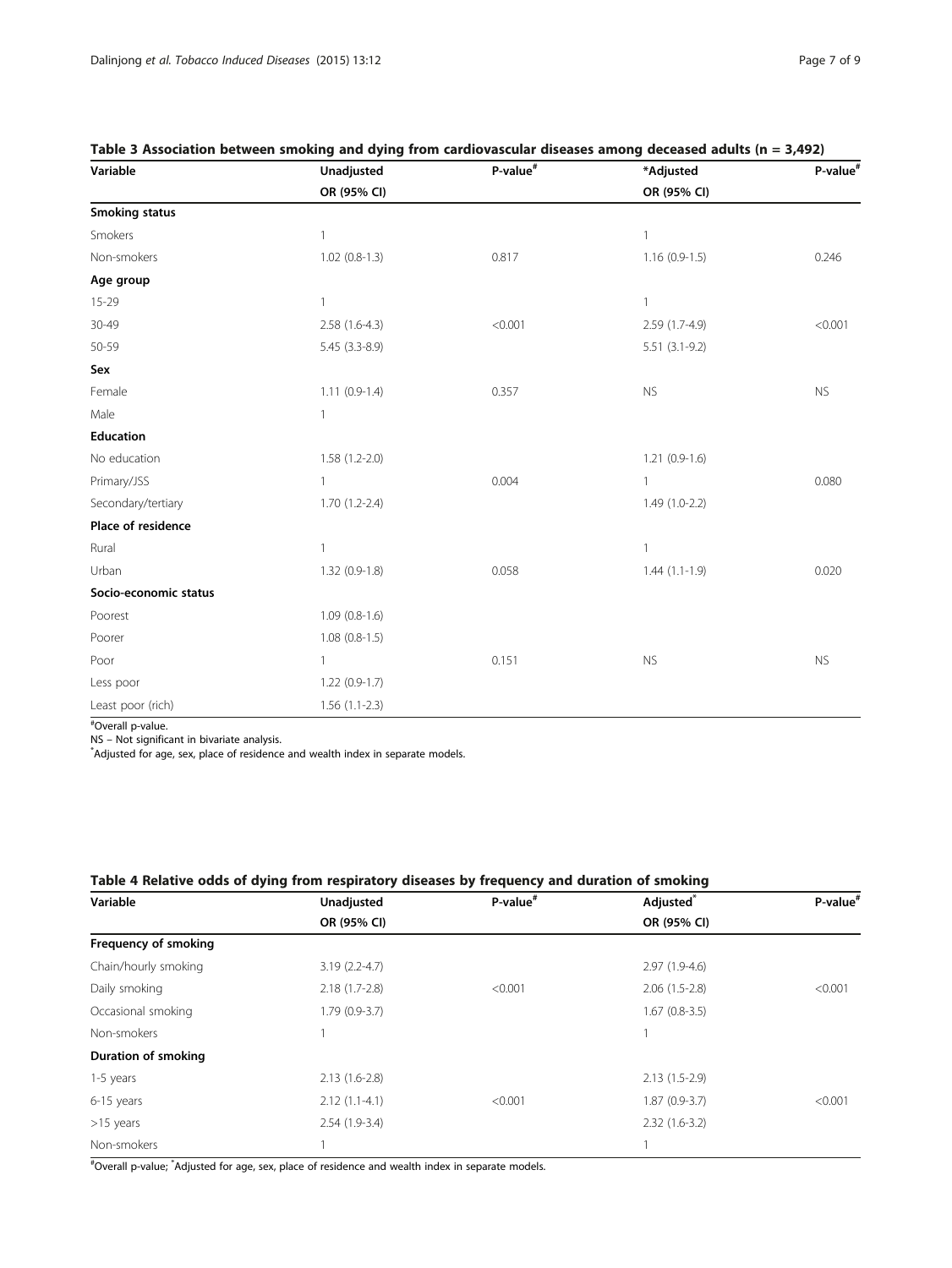<span id="page-7-0"></span>in that direction is recommended, especially from other INDEPTH Network sites which collects verbal autopsy data.

Age especially is one of the most important factors determining deaths from cardiovascular diseases. From this study, older individuals as well as individuals living in urban areas had increased odds of dying from cardiovascular diseases. Similar findings exist elsewhere to support our finding. Jiang et al. found that deaths resulting from coronary heart disease in Tianjin (China) were higher among older age groups and individuals living in urban areas [[42](#page-8-0)]. However, it is worrying to realize that people in their prime ages or older are dying due to cardiovascular diseases. The impact of these deaths are enormous on the family, employer and the community due to the fact that these people are either the bread winners for their families, the most experienced employees, or sometimes leaders of their communities [\[43](#page-8-0)]. There is the need for education on lifestyle habits (for example, dieting, alcohol consumption, physical inactivity, etc.) especially for older individuals as well as urban dwellers.

#### Study limitations

The use of the verbal autopsy tool for data collection has its limitations including accuracy and recall bias by the respondents. It is a challenge determining whether the caregiver responding for the deceased is truthful in his/her responses. Again, it is possible for non-smokers to have died from tobacco related diseases (both respiratory and cardiovascular) due to exposure to second hand smoke. Our study would not have captured such deaths since the main exposure variable for the analysis was the smoking status of the individual prior to his/her death. Therefore our findings on the association between smoking and deaths from both respiratory and cardiovascular diseases could have been underreported.

Nonetheless, the study was a population based study with vigorous study oversight, well trained field staff for data collection, and a well-defined health and demographic surveillance system for monitoring deaths and other key events. Again, the verbal autopsy tool for the study was developed and standardized by the WHO and the International Network for the Demographic Evaluation of Populations and Their Health (INDEPTH Network).

## Policy recommendations

In most sub-Saharan African countries including Ghana, the challenges of tobacco use are emerging, but stringent policies on smoking and use of tobacco products are minimal and not effectively enforced. From the findings of this study, it is clear that smoking is a significant predictor of deaths from respiratory diseases. This therefore, calls for urgent need to re-assess the state of the implementation of the Framework Convention on Tobacco Control (FCTC) to reduce tobacco use among the adult population. In Ghana particularly, the Public Health Bill incorporating the Tobacco Control Bill requires quick action to become a Legislative Instrument (LI) to allow for its enforceability. The provisions of the Tobacco Control Bill if well enforced will contribute to reducing respiratory and other tobacco related diseases, thus minimizing premature deaths in the country. Following our findings from this study, which took place in a predominantly rural area, there is the need to enact policies addressing tobacco use in both rural and urban areas.

## Conclusions

The analysis showed an association between tobacco use and deaths from respiratory diseases in the Kassena-Nankana East and West districts. A significant relationship was observed for tobacco use and deaths resulting from respiratory diseases. Tobacco users were more prone to dying from respiratory diseases compared to non-users. Our study could not establish any significant relationship between tobacco use and deaths from cardiovascular diseases. Only age and urban location were found to be strong predictors of deaths from cardiovascular diseases. There is need to adopt appropriate health interventions to control tobacco use. Controlling tobacco use can contribute to reducing respiratory and other tobacco linked diseases and by extension deaths related to tobacco usage.

#### Abbreviations

CI: Confidence Interval; FCTC: Framework Convention on Tobacco Control; HDSS: Health and Demographic Surveillance System; LI: legislative instrument; INDEPTH Network: International Network for the Demographic Evaluation of Populations and Their Health; IRB: Institutional Review Board; OR: Odds Ratio; PCA: Principal Component Analysis; WHO: World Health Organization.

#### Competing interests

The authors declare that they have no competing interests.

#### Authors' contributions

PAD and PW contributed in the conception, design, analysis, interpretation and drafting of the manuscript. DKA, SC, DA, and FK contributed in the acquisition of data, analysis, interpretation and drafting of the manuscript. JA, CD and ARO contributed in the drafting of the manuscript. All authors read and approved the final copy of the manuscript.

#### Acknowledgments

The Health and Demographic Surveillance System under the Navrongo Health Research Centre collected the data for this analysis. Therefore, we thank both the field and Computer Centre staff for all their efforts in collecting and managing the data. Funding for the data analysis was provided by the School of Economics, University of Cape Town, South Africa. Professor Corne Van Walbeek and Dr. Evan Blecher provided mentorship for the project. We are very grateful.

#### Received: 20 September 2014 Accepted: 17 April 2015 Published online: 26 April 2015

#### References

1. Eriksen M, Mackay J, Ross H. The tobacco atlas. 4th edition. Atlanta: GA: American Cancer Society. New York: NY: World Lung Foundation; 2012.